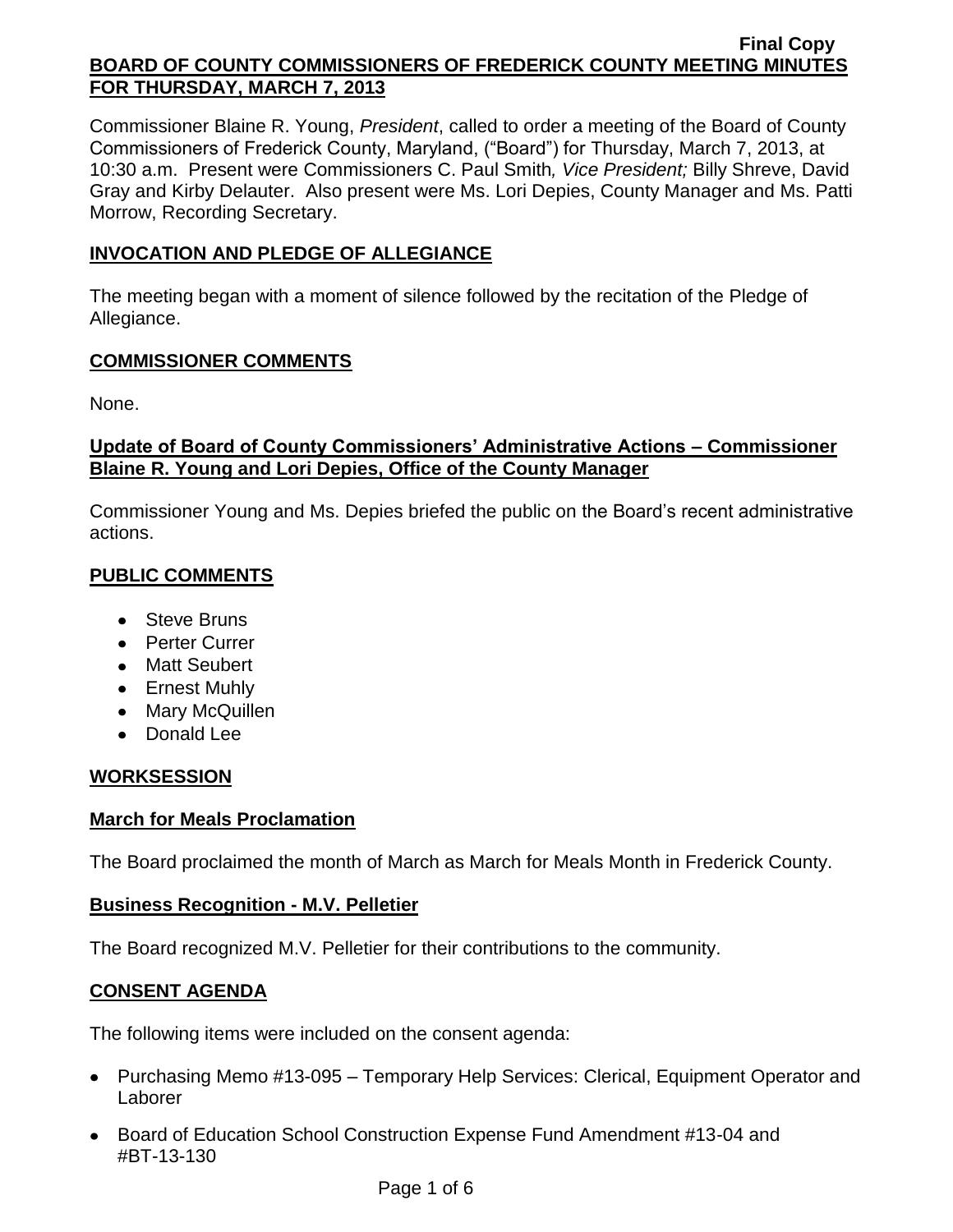- Construction Change Order No. 73 Ballenger McKinney Enhanced Nutrient Removal Wastewater Treatment Plant Expansion
- FY 2014 Office of Problem Solving Court Discretionary Grant Application for Drug Treatment Court

*Motion to approve the consent agenda as presented – Passed 5-0.*

| <b>COMMISSIONERS</b> | <b>MOTION</b> | <b>SECOND</b> | <b>YES</b> | <b>NO</b> | <b>ABSTAIN</b> | <b>NOT PRESENT</b> |
|----------------------|---------------|---------------|------------|-----------|----------------|--------------------|
| Young                |               |               |            |           |                |                    |
| <b>Smith</b>         |               |               |            |           |                |                    |
| <b>Shreve</b>        |               |               |            |           |                |                    |
| Gray                 |               | ^             |            |           |                |                    |
| <b>Delauter</b>      |               |               |            |           |                |                    |

#### **WORKSESSION**

# **Rosemont Water Service Area Concept – Mike Marschner, Office of the County Manager**

Ms. Karin Tome, Mayor, City of Brunswick, and Mr. Thomas Watson, Burgess, Village of Rosemont, were present for the discussion.

Mr. Marschner presented the county consolidated water system ownership concept. It would be based on the county purchasing water in bulk from the City of Brunswick and distributing water through a new county-owned water distribution system to the residents of Rosemont.

There was no public comment.

*Motion to move forward with the concept plan as outlined in steps 1-4 of the staff report – Passed 5-0.*

| <b>COMMISSIONERS</b> | <b>MOTION</b> | <b>SECOND</b>            | <b>YES</b>                    | <b>NO</b> | <b>ABSTAIN</b> | <b>NOT PRESENT</b> |
|----------------------|---------------|--------------------------|-------------------------------|-----------|----------------|--------------------|
| Young                |               |                          |                               |           |                |                    |
| <b>Smith</b>         |               |                          |                               |           |                |                    |
| <b>Shreve</b>        |               |                          |                               |           |                |                    |
| Gray                 |               |                          |                               |           |                |                    |
| <b>Delauter</b>      |               | $\overline{\phantom{a}}$ | `<br>$\overline{\phantom{a}}$ |           |                |                    |

Mayor Tome and Burgess Watson thanked the Board and staff for their support and direction for solving the water supply issues in Rosemont.

## **Business Updates – Helen Riddle, Community Development Division**

Ms. Riddle updated the Board on business activity in Frederick County.

# **2013 Annual Transportation Priorities Review – Ron Burns, Community Development Division**

Mr. Burns and Mr. Jim Gugel, Community Development Division, presented a summary of the 2013 Annual Transportation Priorities Review. It was noted the summary would be used by the Maryland Department of Transportation in the preparation of the annual update to their Consolidated Transportation Program.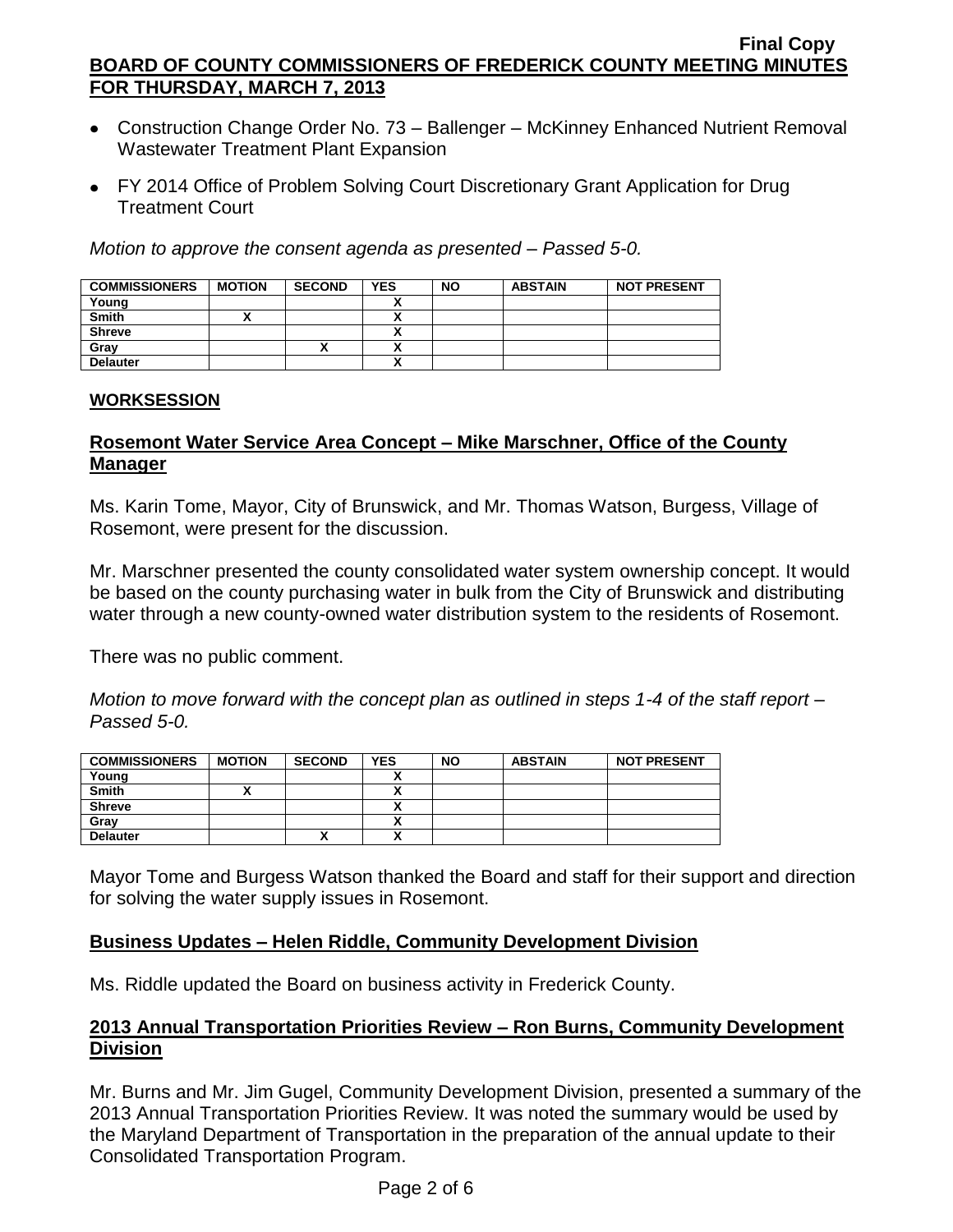There was no public comment.

*Motion to approve the draft transportation priorities letter for joint signature by the Board and the Maryland Legislative Delegation for submittal to the Maryland Department of Transportation – Passed 4-0-1.*

| <b>COMMISSIONERS</b> | <b>MOTION</b> | <b>SECOND</b> | YES | <b>NO</b> | <b>ABSTAIN</b> | <b>NOT PRESENT</b> |
|----------------------|---------------|---------------|-----|-----------|----------------|--------------------|
| Young                |               |               |     |           |                |                    |
| <b>Smith</b>         |               |               |     |           |                |                    |
| <b>Shreve</b>        |               |               |     |           |                |                    |
| Grav                 |               | ↗             |     |           |                |                    |
| <b>Delauter</b>      |               |               |     |           |                |                    |

## **AGENDA BRIEFING**

Commissioner Young noted the following public hearings were scheduled for Thursday, March 14 at 10:00 a.m.: Fall 2012 Cycle of Water and Sewerage Plan Amendments and the Proposed Resolutions to Amend Water and Sewer Rules and Regulations.

### **ADMINISTRATIVE BUSINESS**

### **Approval of Board of County Commissioners' Meeting Minutes**

The minutes for February 14, February 21 and February 26, 2013, were approved by unanimous consent.

## **Compliance with HB 987 – Establishing a Stormwater Remediation Fee – Eric Soter, Community Development Division**

Mr. Soter, Ms. Shannon Moore, Community Development Division and Ms. Susan Blum, Finance Division, were present to request guidance regarding the setting of a stormwater remediation fee in accordance with HB 987, an act adopted by the Maryland State Legislature in 2012.

*Motion to adopt option 3 – Did not receive a second.*

| <b>COMMISSIONERS</b> | <b>MOTION</b> | <b>SECOND</b> | <b>YES</b> | <b>NO</b> | <b>ABSTAIN</b> | <b>NOT PRESENT</b> |
|----------------------|---------------|---------------|------------|-----------|----------------|--------------------|
| Young                |               |               |            |           |                |                    |
| <b>Smith</b>         |               |               |            |           |                |                    |
| <b>Shreve</b>        |               |               |            |           |                |                    |
| Grav                 |               |               |            |           |                |                    |
| <b>Delauter</b>      |               |               |            |           |                |                    |

*Motion to establish a fee beginning July 1, 2013, to direct staff to prepare a proposed ordinance establishing under revenue generating target option 4, and include option 3 under collection method to move forward through the public review process – Failed 2-3.*

| <b>COMMISSIONERS</b> | <b>MOTION</b> | <b>SECOND</b> | <b>YES</b> | <b>NO</b> | <b>ABSTAIN</b> | <b>NOT PRESENT</b> |
|----------------------|---------------|---------------|------------|-----------|----------------|--------------------|
| Young                |               |               |            |           |                |                    |
| <b>Smith</b>         |               |               |            |           |                |                    |
| <b>Shreve</b>        |               |               |            |           |                |                    |
| Gray                 |               | ́             |            |           |                |                    |
| <b>Delauter</b>      |               |               |            |           |                |                    |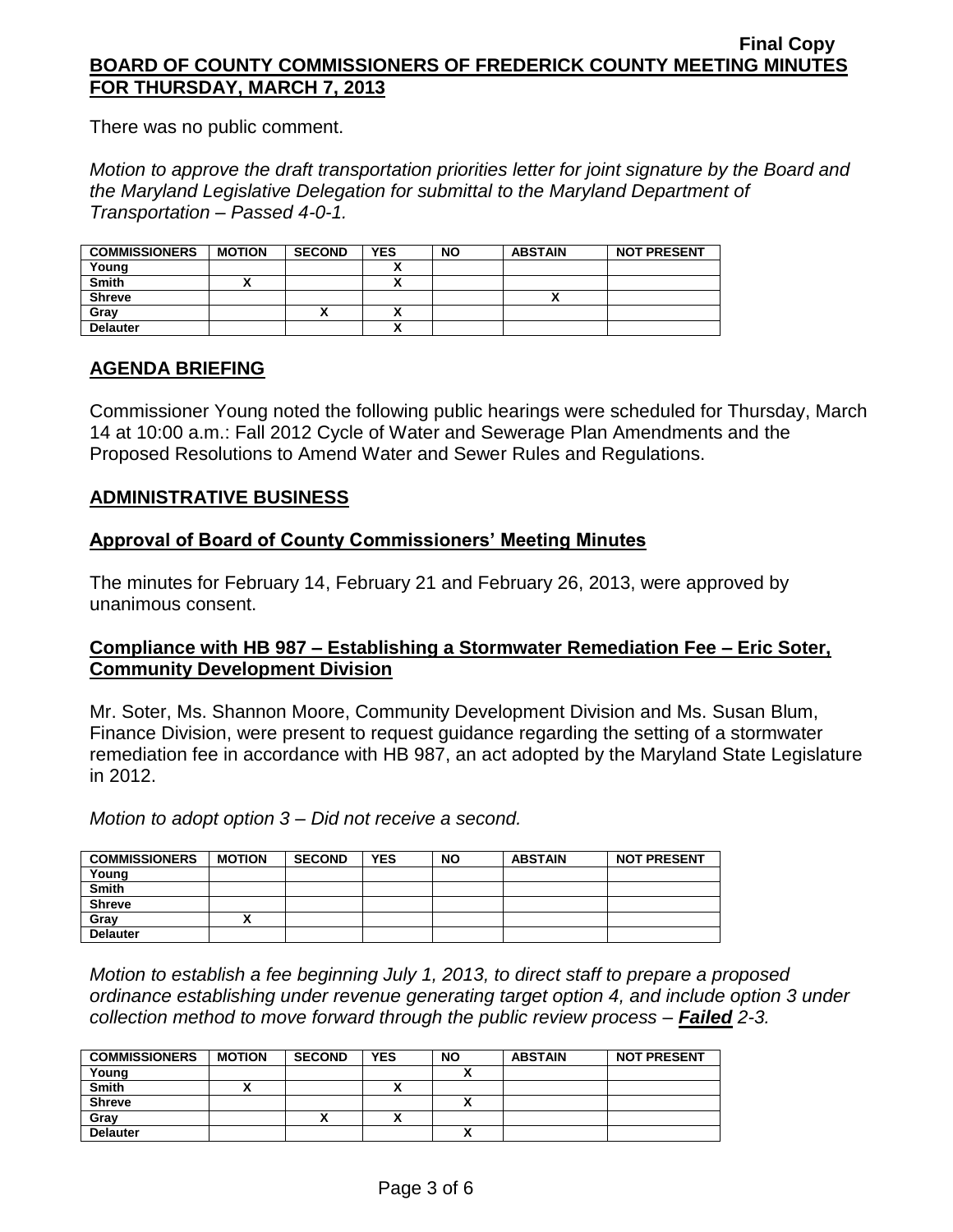*Motion to direct staff to prepare a proposed ordinance to establish a fee of 1 cent per property to move forward through the public review process – Passed 3-2.*

| <b>COMMISSIONERS</b> | <b>MOTION</b> | <b>SECOND</b> | <b>YES</b> | <b>NO</b> | <b>ABSTAIN</b> | <b>NOT PRESENT</b> |
|----------------------|---------------|---------------|------------|-----------|----------------|--------------------|
| Young                |               |               |            |           |                |                    |
| <b>Smith</b>         |               |               |            |           |                |                    |
| <b>Shreve</b>        |               | "             |            |           |                |                    |
| Gray                 |               |               |            |           |                |                    |
| <b>Delauter</b>      |               |               |            |           |                |                    |

## **Legislative Issues – John Mathias, Office of the County Attorney and Ragen Cherney, Office of the County Manager**

Mr. Mathias briefed the Board on the issues before the Frederick County delegation members.

*No action was taken.*

## **COMMISSIONER COMMENTS**

None.

# **PUBLIC COMMENTS**

None.

# **QUESTIONS – PRESS**

None.

## **CLOSED SESSION**

Maryland Annotated Code State Government Article § 10-508(a)(3) To consider the acquisition of real property for a public purpose and matters directly related thereto. Topic – To discuss the acquisition of real property for public park purposes.

*Motion to go into closed session – Passed 5-0.*

| <b>COMMISSIONERS</b> | <b>MOTION</b> | <b>SECOND</b> | <b>YES</b> | <b>NO</b> | <b>ABSTAIN</b> | <b>NOT PRESENT</b> |
|----------------------|---------------|---------------|------------|-----------|----------------|--------------------|
| Young                |               |               |            |           |                |                    |
| <b>Smith</b>         |               |               |            |           |                |                    |
| <b>Shreve</b>        |               |               |            |           |                |                    |
| Gray                 |               |               |            |           |                |                    |
| <b>Delauter</b>      |               |               |            |           |                |                    |

## **ADJOURN**

The meeting adjourned at 1:15 p.m.

Patricia Morrow Recording Secretary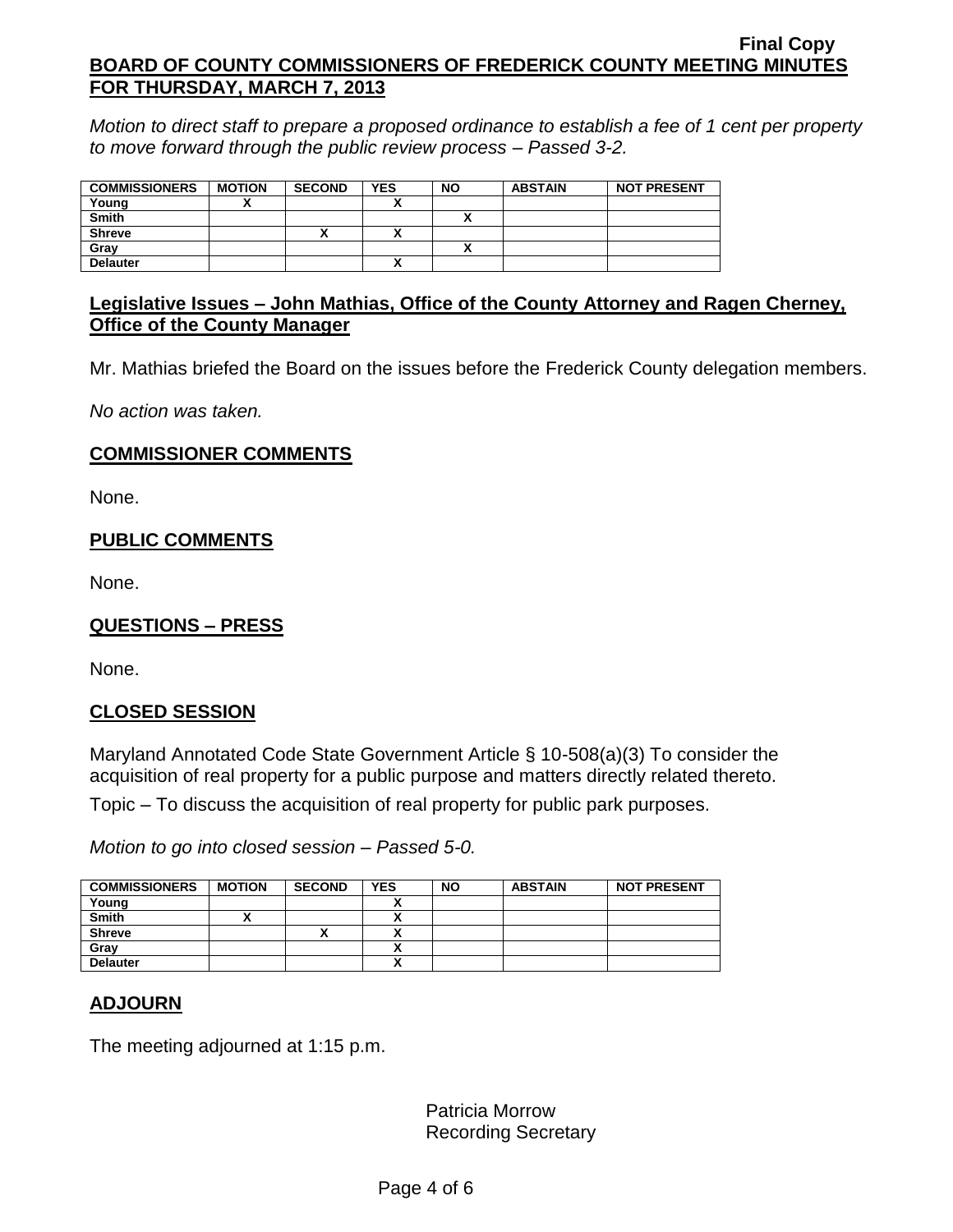## **FORM OF STATEMENT FOR CLOSING THE MEETING OF THURSDAY, MARCH 7, 2013**

# **STATUTORY AUTHORITY TO CLOSE SESSION**

## **State Government Article §10-508(a):**

(3) To consider the acquisition of real property for a public purpose and matters directly related thereto.

### **Motion:**

Upon a motion by Commissioner Smith, seconded by Commissioner Shreve, the Board voted 5-0 to go into closed session under the Maryland Annotated Code State Government Article § 10-508(a) (3) To consider the acquisition of real property for a public purpose and matters directly related thereto.

### **Time and Location:**

1:15 p.m. – Third Floor Meeting Room, Winchester Hall

## **Topic to be Discussed:**

To discuss the acquisition of real property for public park purposes.

Patti Morrow Recording Secretary